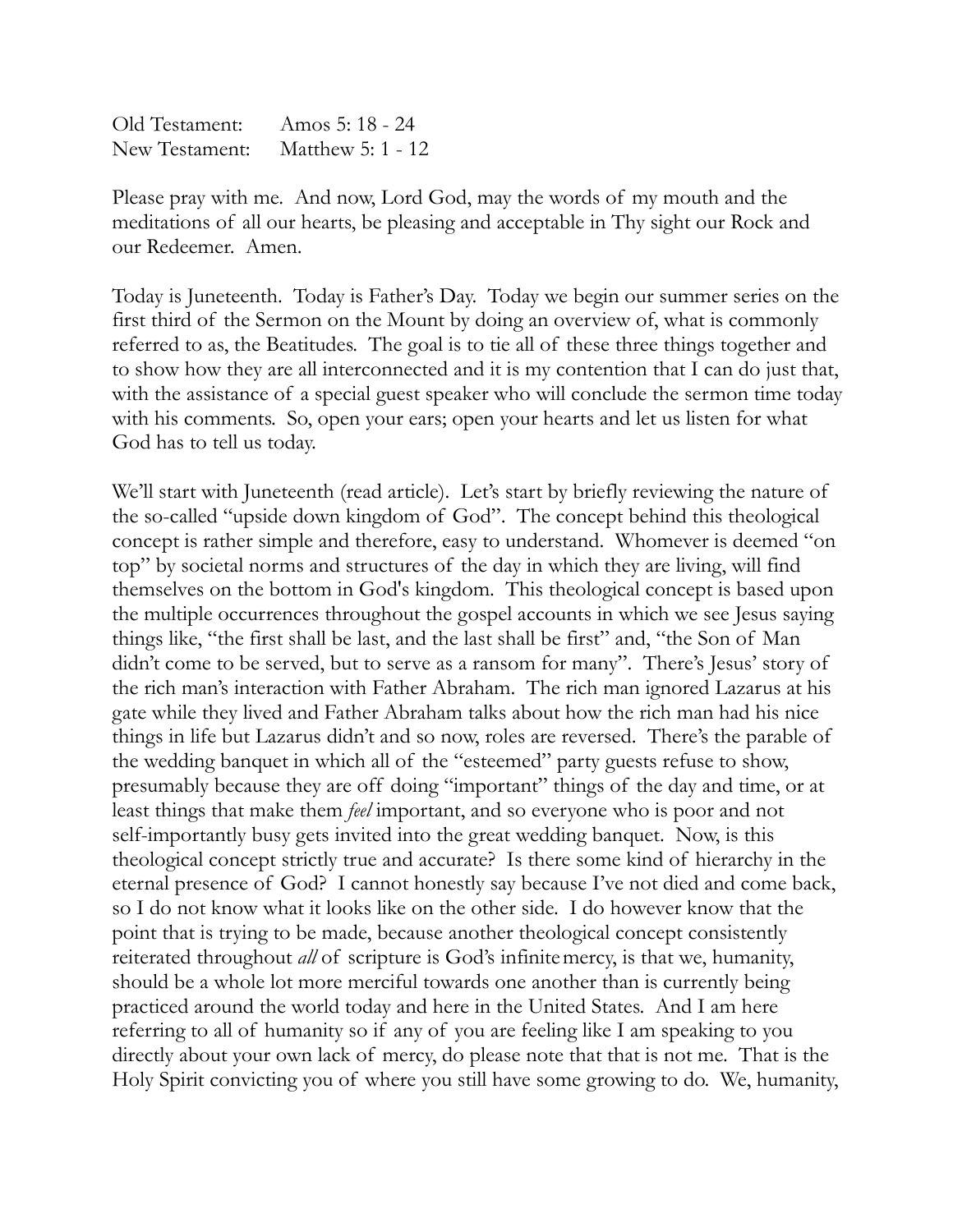are woefully insufficient in the practice of mercy and the theological concept of the "upside down kingdom of God" reveals and lays bare this disturbing insufficiency.

How indeed does the article that I read for you all relate to the Beatitudes, our scripture reading from today? With the unemployment rate nearly twice as high for Black men as it is for white, Jesus says that those who are poor in spirit are blessed for theirs is the kingdom of heaven. Luke renders it simply blessed are the poor (Luke 6:20). So, is Jesus talking about spiritually poor people *or* about physically poor people? The answer, of course, is yes; he's talking about both. When one is poor, or inflation runs rampant, then hunger goes up. So those who hunger and thirst for righteousness are blessed for theirs is the kingdom of heaven. Again, Luke renders it blessed are the hungry (Luke 6:21). So, is Jesus talking about spiritual hunger *or* about physical hunger? The answer, of course, is yes; he's talking about both. Black men have had the highest COVID-19 death rates in the nation. One in three black men can expect to go to prison. Black women and children, I would be *not* bold to say, are in mourning over the plight of black men in this country. Jesus says those who mourn are blessed for theirs is the kingdom of heaven. The kingdom of heaven is for those who go without, here on earth. What is the lesson for us who do not go without? Jesus also says those who practice mercy are blessed for theirs is the kingdom of heaven. There's that word mercy again. Not judgment. Not wrath. Not revenge. Mercy. Practice more mercy. And if you don't like what I've had to say here; if you're frustrated and roiled up because you don't like this accountability thing and you'd rather just keep living your life and know that Jesus loves you thank you very much, I'm not going to stop. Why? "Blessed are you when others revile you and persecute you and utter all kinds of false evil against you falsely on my account. Rejoice and be glad, for your reward is great in heaven, for so they persecuted the prophets who were before you."

Fathers are known for our "words of wisdom". Short, pithy sayings, proverbs if you will, that we repeat over and over and over again and we don't even realize that we are doing it. Our children recognize them and know them because if asked they will say, "oh yeah, dad says such and such all the time". By way of example, my children reported to me that some of my more repeated sayings are, "don't assume"; "finish the conversation"; "is that kind of uplifting?"; "well, the Bible says …"; "you're allowed to make messes, just clean them up afterwards". What do these short, pithy words of fatherly wisdom have to do with the Beatitudes? They too are short, pithy words of fatherly wisdom. God the Son speaks wisdom to us on behalf of God the Father. Practice mercy. Practice humility. Practice self-awareness; understand your underlying motivations, why you do what you do after all, blessed are the pure in heart. Practice peace. Now, I've shared a bit of what my children have reported as my wisdom but, wisdom is earned through lived experience. Therefore, those who have